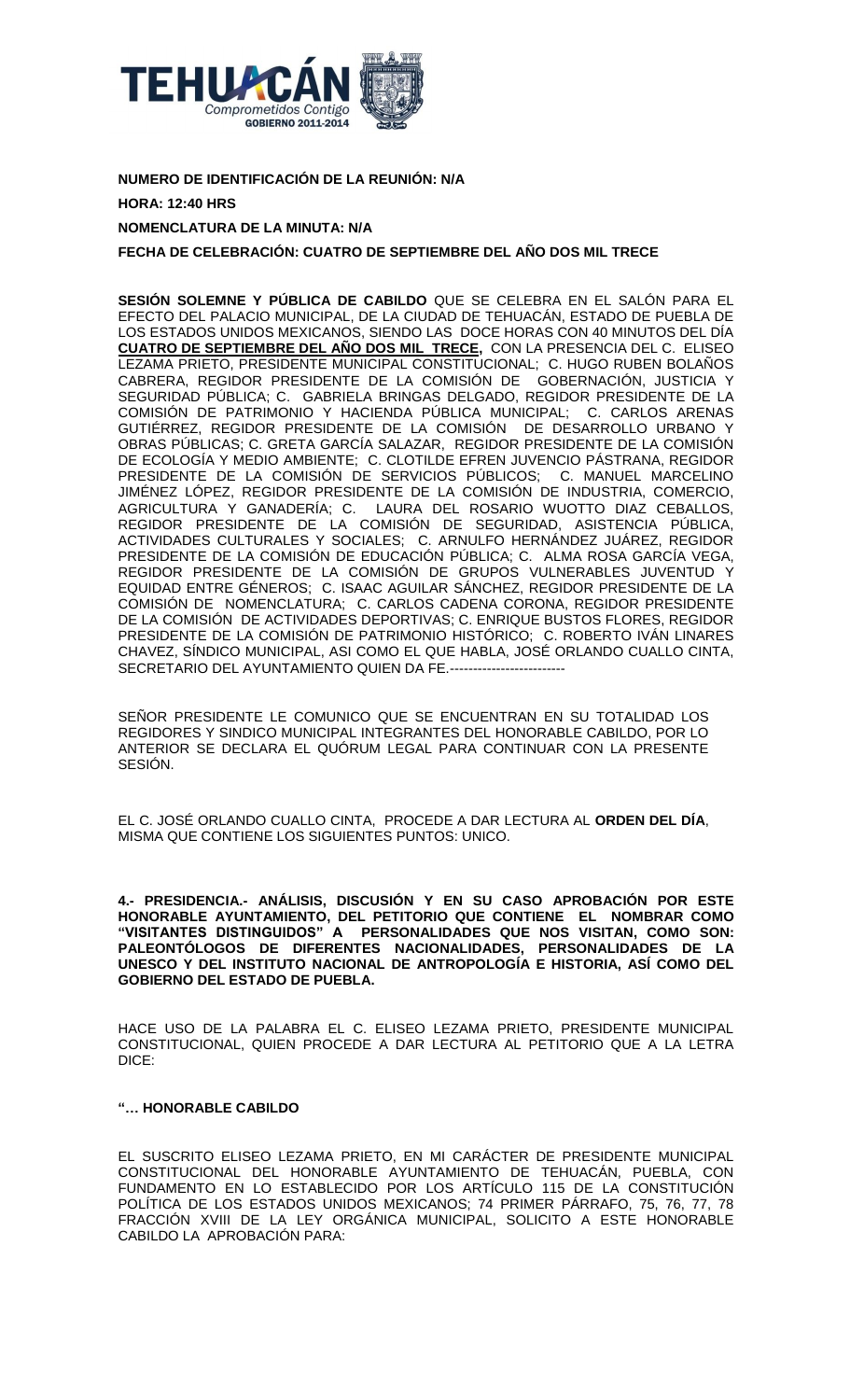**NOMBRAR COMO "VISITANTES DISTINGUIDOS" A PERSONALIDADES QUE NOS VISITAN, COMO SON: PALEONTÓLOGOS DE DIFERENTES NACIONALIDADES, PERSONALIDADES DE LA UNESCO Y DEL INSTITUTO NACIONAL DE ANTROPOLOGÍA E HISTORIA, ASÍ COMO DEL GOBIERNO DEL ESTADO DE PUEBLA.**

### **C O N S I D E R A N D O S**

- I. QUE DE CONFORMIDAD CON EL ARTÍCULO 115 DE LA CONSTITUCIÓN POLÍTICA DE LOS ESTADOS UNIDOS MEXICANOS, LOS MUNICIPIOS ESTARÁN INVESTIDOS DE PERSONALIDAD JURÍDICA Y SERÁN AUTÓNOMOS CONFORME A LA LEY, LOS AYUNTAMIENTOS TENDRÁN FACULTADES PARA APROBAR, DE ACUERDO CON LAS LEYES EN MATERIA MUNICIPAL QUE DEBERÁN EXPEDIR LAS LEGISLATURAS DE LOS ESTADOS, LOS BANDOS DE POLICÍA Y GOBIERNO, LOS REGLAMENTOS, CIRCULARES Y DISPOSICIONES ADMINISTRATIVAS DE OBSERVANCIA GENERAL DENTRO DE SUS RESPECTIVAS JURISDICCIONES, QUE ORGANICEN LA ADMINISTRACIÓN PÚBLICA MUNICIPAL, REGULEN LAS MATERIAS, PROCEDIMIENTOS, FUNCIONES Y SERVICIOS PÚBLICOS DE SU COMPETENCIA Y ASEGUREN LA PARTICIPACIÓN CIUDADANA Y VECINAL.
- II. QUE EL ARTÍCULO 107 DE LA CONSTITUCIÓN POLÍTICA DEL ESTADO LIBRE Y SOBERANO DE PUEBLA DETERMINA QUE EL PODER PÚBLICO DEL ESTADO Y LOS AYUNTAMIENTOS TIENEN EL DEBER DE PROMOVER EL DESARROLLO ECONÓMICO Y SOCIAL DE SUS HABITANTES Y PARA ELLO SU ACTIVIDAD SERÁ PROGRAMADA;
- III. QUE EL ARTÍCULO 78 FRACCIONES I, XVII Y XVIII DE LA LEY ORGÁNICA MUNICIPAL, DETERMINA DENTRO DE LAS ATRIBUCIONES DE LOS AYUNTAMIENTOS EL CUMPLIR Y HACER CUMPLIR, EN LOS ASUNTOS DE SU COMPETENCIA, LAS LEYES, DECRETOS Y DISPOSICIONES DE OBSERVANCIA GENERAL DE LA FEDERACIÓN Y DEL ESTADO, ASÍ COMO LOS ORDENAMIENTOS MUNICIPALES; FOMENTAR LAS ACTIVIDADES DEPORTIVAS, CULTURALES Y EDUCATIVAS, ESTANDO OBLIGADOS A SEGUIR LOS PROGRAMAS QUE EN ESTA MATERIA ESTABLEZCAN LAS AUTORIDADES COMPETENTES; PROMOVER CUANTO ESTIME CONVENIENTE PARA EL PROGRESO ECONÓMICO, SOCIAL Y CULTURAL DEL MUNICIPIO;
- IV. QUE EL ARTÍCULO 91 EN SU FRACCIÓN XXVI DE LA MISMA LEY ORGÁNICA MUNICIPAL, PRECEPTÚA QUE EL CIUDADANO PRESIDENTE MUNICIPAL CONSTITUCIONAL TIENE DENTRO DE SUS FACULTADES Y OBLIGACIONES LA DE PROMOVER LO NECESARIO AL FOMENTO DE LA AGRICULTURA, INDUSTRIA, COMERCIO, EDUCACIÓN, HIGIENE, BENEFICENCIA Y DEMÁS RAMOS DE LA ADMINISTRACIÓN PÚBLICA MUNICIPAL Y ATENDER AL EFICAZ FUNCIONAMIENTO DE LAS OFICINAS Y ESTABLECIMIENTOS PÚBLICOS MUNICIPALES;
- V. QUE EN EL MARCO DEL PROGRAMA TEMÁTICO DE PATRIMONIO MUNDIAL DE LA UNESCO, EVOLUCIÓN HUMANA, ADAPTACIONES, MIGRACIONES Y DESARROLLOS SOCIALES, Y LA REUNIÓN INTERNACIONAL DE EXPERTOS SOBRE EL PRIMER POBLAMIENTO DE LAS AMÉRICAS, AUNADA A LA CONVENCIÓN DEL PATRIMONIO MUNDIAL, SE TIENE A BIEN NOMBRAR COMO "VISITANTES DISTINGUIDOS" A DIFERENTES PERSONALIDADES QUE SE MENCIONAN EN EL PETITORIO, CON EL OBJETIVO DE ENLAZAR CULTURA E IDEAS SOBRE CONVIVENCIA SOCIAL, POR LA ARMONIA DE NUESTROS PUEBLOS.

POR LO ANTERIORMENTE EXPUESTO EN TODOS Y CADA UNO DE LOS CONSIDERANDOS QUE ANTECEDEN Y EN USO DE LAS FACULTADES CONFERIDAS EXPONGO EL SIGUIENTE:

#### **P E T I T O R I O:**

**ÚNICO.-** QUE EN ESTE **ACTO SOLEMNE SEAN DECLARADOS COMO "VISITANTES DISTINGUIDOS" A:**

**PALEONTÓLOGOS DE DIFERENTES NACIONALIDADES:** 

**YVES COPPENS, CHRISTOPHER SCARRE, MARGHERITA MUSSI, TOM DILLEHAY, JAMES C. CHATTERS, MARK ROHRIG HUBBE, DANIEL SANDWEISS, FRED SMITH, JOSÉ CONCEPCIÓN JIMENEZ, ROBIN DENNELL, SUZANNE VILLENEUVE, THEODORE SCHURR, BRIAN MATTHEW KEMP, NELSON JURANDI ROSA FAGUNDES, LUIS ALBERTO BORRERO, RAFAEL SUAREZ SAINZ, JOSÉ LUÍS LANATA, FRANCISCO MENA, ANTONIO GILMAN, JUAN**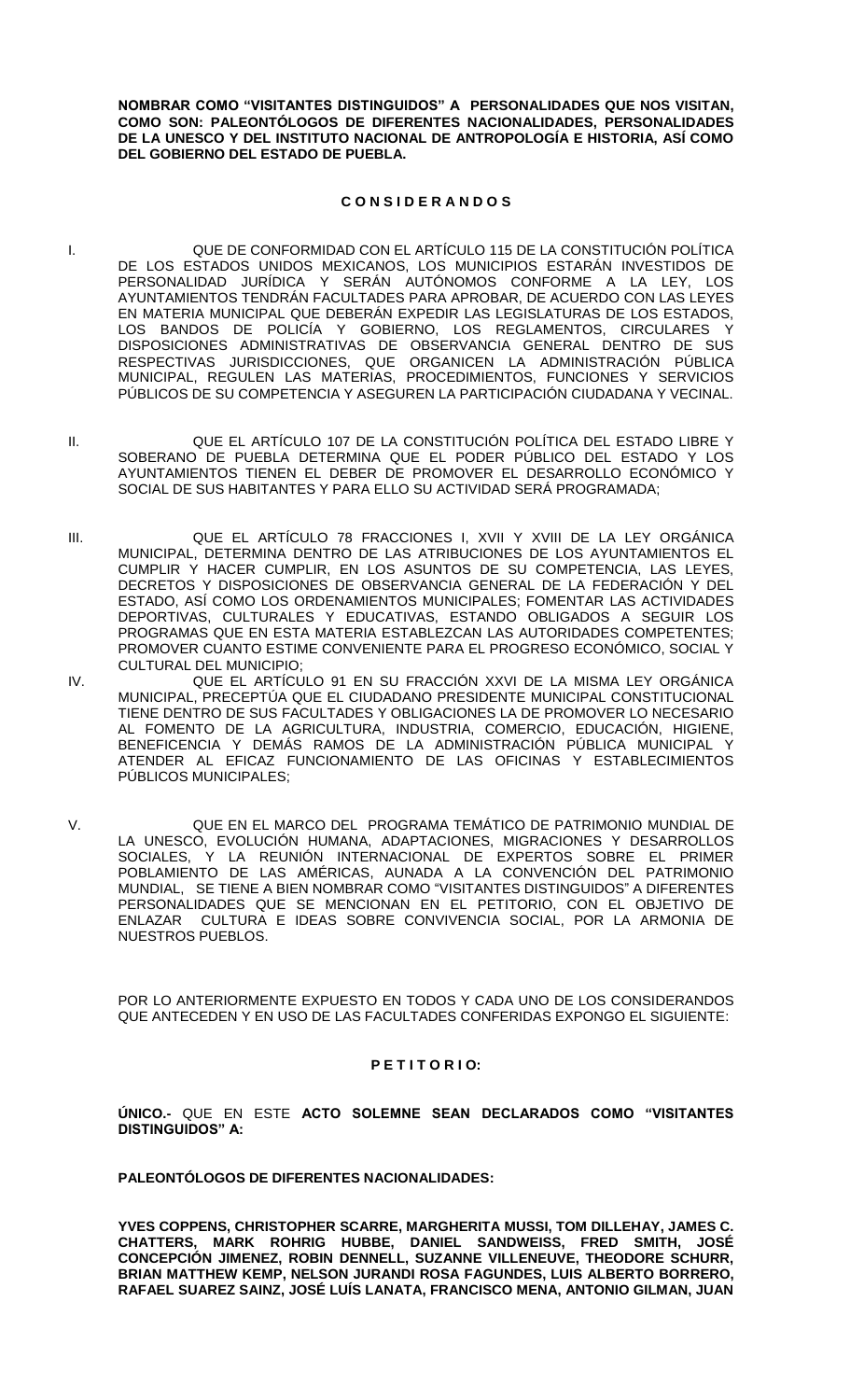**MANUEL VICENT GARCÍA, AGUSTIN HOLL, IAN KUJIT, JOSE FRANCISCO ORTIZ PEDRAZA, LORENA MIRAMBELL, JORGE RIOS ALLIER, ÁNGEL GARCÍA COOK, JAMES STEELE, ADRIANA SCHMIDT DIAS, JAMES C. CHATTERS, MARCIA CHAME.**

**A LOS C.C. EDUARDO CORONA MARTÍNEZ, FELISA AGUILAR, JOAQUÍN ARROYO C.**

**A JORGE ALBERTO LOZOYA; SECRETARIO EDUCACIÓN PÚBLICA DEL ESTADO DE PUEBLA.**

**NURIA SANZ; REPRESENTANTE DE PATRIMONIO MUNDIAL DE LA UNESCO EN MÉXICO.**

**MARÍA TERESA FRANCO; DIRECTORA GENERAL DEL INSTITUTO NACIONAL DE ANTROPOLOGÍA E HISTORIA (INAH)** 

**GLORIA LÓPEZ MORALES.- DIRECTORA DEL CONSERVATORIO DE LA CULTURA GASTRONÓMICA MEXICANA.**

ATENTAMENTE.- "SUFRAGIO EFECTIVO, NO REELECCIÓN". TEHUACAN, PUEBLA, A 04 DE SEPTIEMBRE 2013.- C. ELISEO LEZAMA PRIETO; PRESIDENTE MUNICIPAL CONSTITUCIONAL.- FIRMA ILEGIBLE…".

SEÑOR PRESIDENTE MUNICIPAL, REGIDORES Y SÍNDICO MUNICIPAL EN VOTACIÓN SE LES CONSULTA SI SE APRUEBA LA PROPUESTA EN CUESTIÓN, LOS QUE ESTÉN POR LA AFIRMATIVA SIRVANSE MANIFESTARLO LEVANTANDO LA MANO.

HABIÉNDOSE ANALIZADO AMPLIAMENTE EL CONTENIDO DEL PETITORIO DE REFERENCIA, POR UNANIMIDAD DE VOTOS A FAVOR, DE LOS INTEGRANTES DEL HONORABLE CABILDO, SE DETERMINA EL SIGUIENTE:

#### **A C U E R D O**

#### **ÚNICO.-** EN ESTE **ACTO SOLEMNE SON DECLARADOS COMO "VISITANTES DISTINGUIDOS" A LAS PERSONALIDADES MENCIONADAS EN EL PETITORIO DEL C. ELISEO LEZAMA PRIETO, PRESIDENTE MUNICIPAL CONSTITUCIONAL.**

A CONTINUACIÓN EL C. ELISEO LEZAMA PRIETO, PRESIDENTE MUNICIPAL CONSTITUCIONAL, HACE USO DE LA PALABRA PARA DARLES LA BIENVENIDA A NOMBRE DE LOS INTEGRANTES DE ESTE HONORABLE AYUNTAMIENTO, ASÍ COMO DE LA CIUDADANÍA DE TEHUACÁN.

SEÑORES:

ES UN GUSTO, UN HONOR Y UN PRIVILEGIO; MANIFESTARLES MI COMPLACENCIA, LA DEL GOBIERNO QUE PRESIDO Y LA DEL MUNICIPIO QUE REPRESENTO, EN OCASIÓN DE LA VISITA QUE REALIZAN A NUESTRA CIUDAD, LA CUAL SEGURAMENTE PRODUCIRÁ FRUTOS CONCRETOS EN BENEFICIO DEL VALLE E INSTITUCIONES QUE USTEDES ATINADAMENTE REPRESENTAN.

EL VALLE DE TEHUACAN ESTA LOCALIZADO EN UN LUGAR ESTRATEGICO GEOGRAFICAMENTE HABLANDO, SEGURAMENTE ES POR ELLO QUE NUESTROS ANCESTROS LO ELIGIERON PARA ASENTARSE Y PRODUCIR HACE YA UNOS 10,000 AÑOS, 10,000 AÑOS DE CIVILIZACION ININTERRUMPIDA.

HABLAR DE SEDENTARISMO ES ANALIZAR EL CONTEXTO DE PRODUCCION, EL CUAL SE DIO EN ESTE VALLE PRIVILEGIADO CON BASE AL MAIZ. ESTUDIOS AL RESPECTO FUERON REALIZADOS POR UN ESTUDIOSO DE LA PALEOBIOLOGIA, EL DR. RICHARD MACNISH, EL CUAL EN CINCO VOLUMENES DESCRIBE TECNICAMENTE LA EVOLUCION DE ESTA SEMILLA, SUSTENTO HISTORICO Y ACTUAL DE NUESTRAS CIVILIZACIONES. TEHUACAN COMO TAL, HA SIDO OBJETO DE INVESTIGACION POR LO TRASCENDENTE DE LA AGRICULTURA. EL DR. JAMES A. NEELY, PROFESOR DE ANTROPOLOGIA Y ARQUEOLOGIA DE LA UNIVERSIDAD DE AUSTIN, TEXAS, U.S.A, ESCRIBIO SOBRE LOS DENOMINADOS "TECUATES", CONTRACCION DEL NAHUATL "TETLCOATL", SU ESTUDIO, FUE PUBLICADO CON EL TITULO: " TEHUACAN CIUDAD DE LOS CANALES". EN EL, PLANTEA LA HIPOTESIS DE QUE A TRAVES DE ELLOS SE TRANSPORTABA EL AGUA DE LA ZONA PONIENTE A LA ORIENTE CON EL OBJETIVO DE REGAR LAS SIEMBRAS, ESTO INFIERE QUE LOS HABITANTES DE ESA EPOCA YA TENIAN ECONOMIA DE EXCEDENTE.